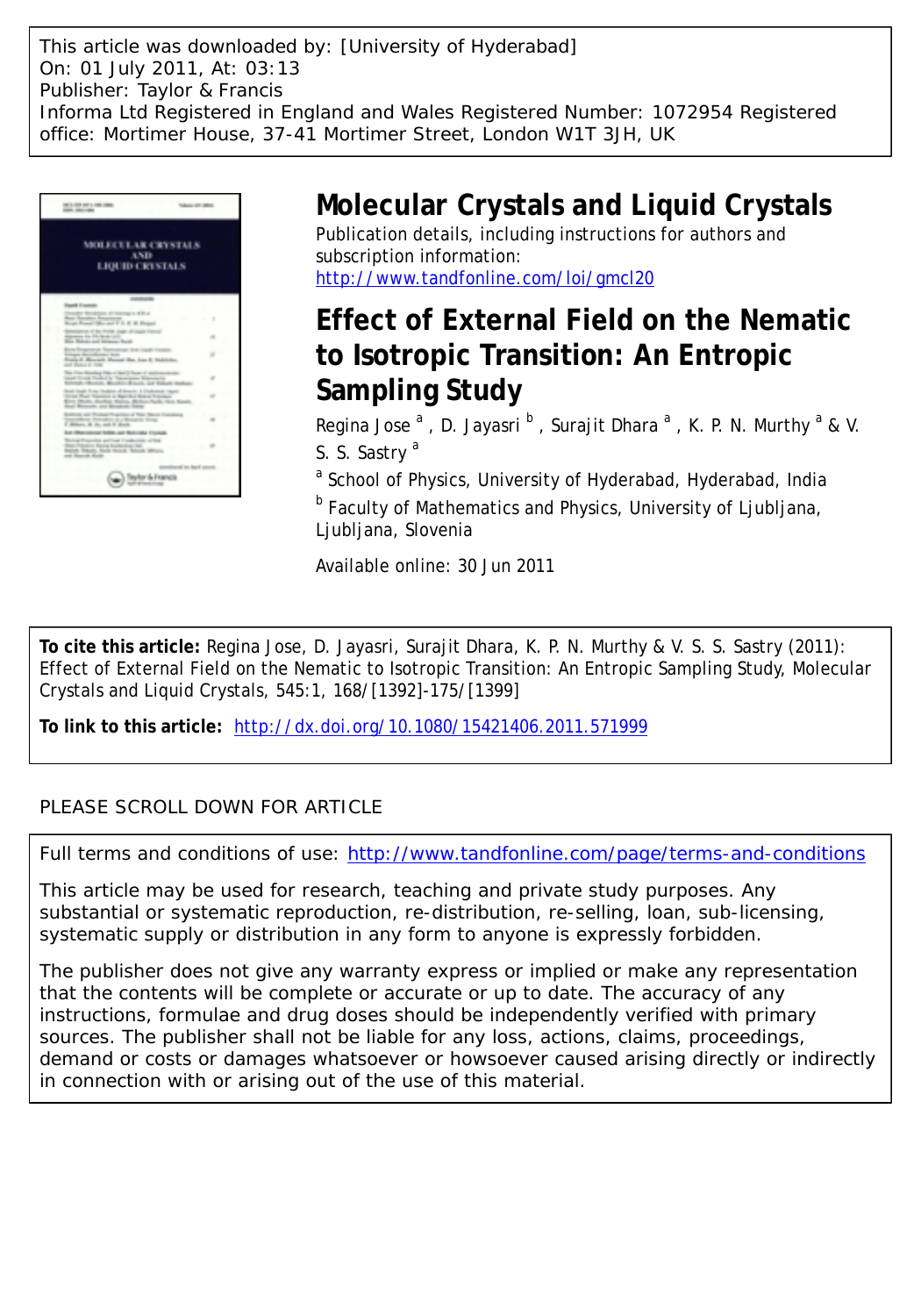

# Effect of External Field on the Nematic to Isotropic Transition: An Entropic Sampling Study

## REGINA JOSE,<sup>1</sup> D. JAYASRI,<sup>2</sup> SURAJIT DHARA,<sup>1</sup> K. P. N. MURTHY, $^1$  AND V. S. S. SASTRY $^1$

<sup>1</sup>School of Physics, University of Hyderabad, Hyderabad, India <sup>2</sup>Faculty of Mathematics and Physics, University of Ljubljana, Ljubljana, Slovenia

Earlier experiments on the effect of an external field on the nematic-isotropic transition temperature indicate its linear increase with field in the low field regime, in contrast to a quadratic dependence at higher fields. This was explained phenomenologically as due to the effective suppression of longer wavelength order director modes at low fields. We investigate this effect by carrying out Monte Carlo simulation on a lattice model based on Lebwohl-Lasher potential. We achieve the necessary high temperature resolution (one part in  $10^4$ ) by performing an entropic sampling on the system, and our results support this phenomenological interpretation.

Keywords Entropic sampling; Monte Carlo methods; paranematic-nematic transition; Wang-Landau algorithm

## 1. Introduction

The anisotropic properties of the liquid crystalline phases, like nematics, arise from long range orientational order of the constituent anisotropic molecules while retaining fluid like flow behaviour. Coupling of external fields like electric field, to the resulting dielectric anisotropy of the medium leads to controllable molecular orientation. Its manifestation is for example seen as an observable shift in the nematic-isotropic (NI) transition temperature, as well as a weak orientational order in the high temperature isotropic phase (paranematic phase). It is known that this transition remains weakly first order for a material with positive dielectric anisotropy and it vanishes at a critical value of the applied field in the medium. The consequent changes in the (dis)order show up as observable variation in different physical properties, indicating new phases, and other field induced critical effects [1]. The effect of the applied electric field on the paranematic-nematic transition temperature  $(T_{PN})$  was investigated experimentally in liquid crystals (LC) with both positive and negative dielectric anisotropies [2–7]. The nature of the transition is

Address correspondence to Regina Jose, School of Physics, University of Hyderabad, Hyderabad, 500046, India. Tel.: +91-40 23011033; Fax: +91-40 23010227; E-mail: reginajose.c@ gmail.com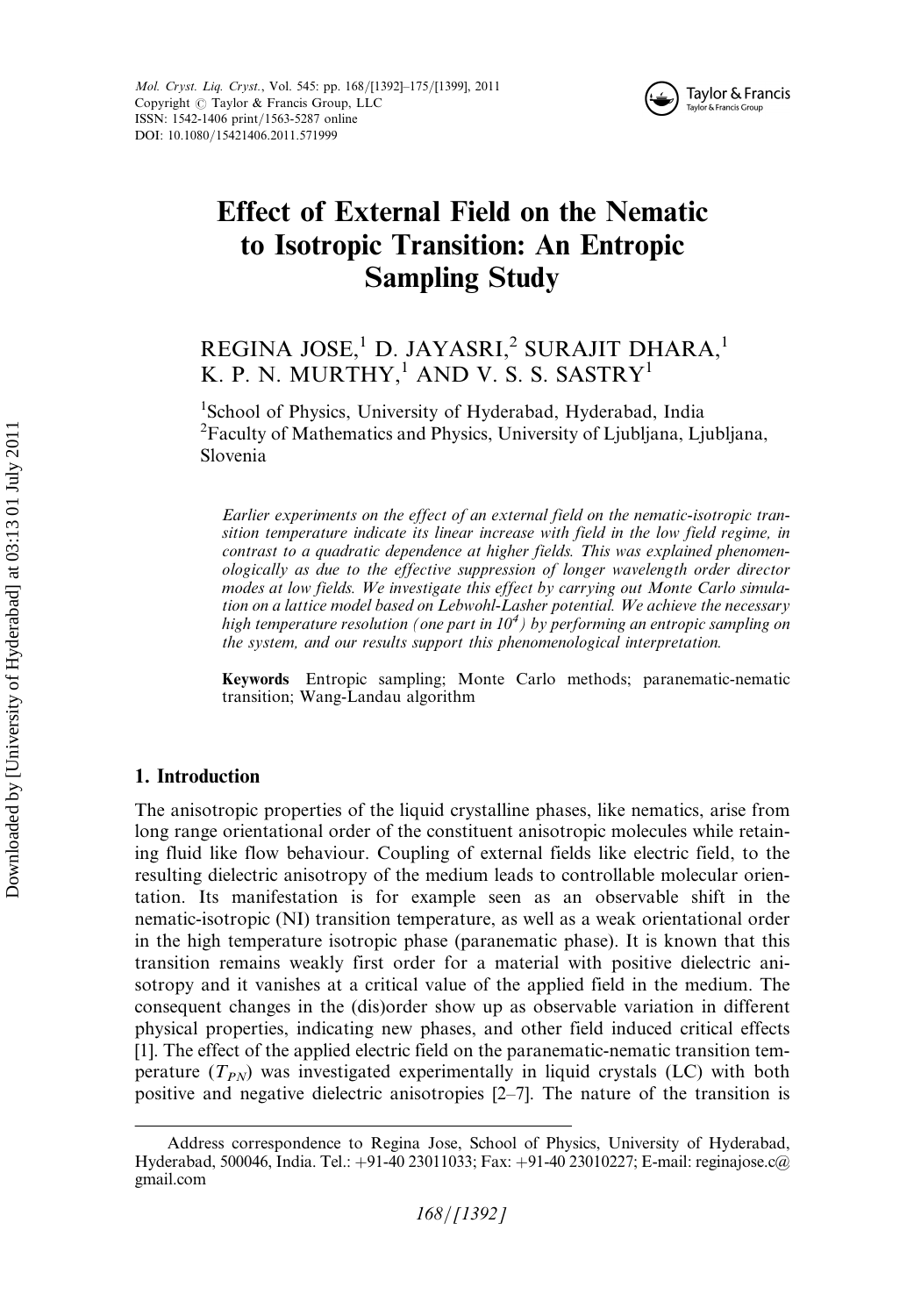affected differently owing to the qualitative difference between the ordering directions induced by intermolecular interactions on one hand and the coupling of the molecules with the field on the other [8]. However, in both the cases it was experimentally shown that  $T_{PN}$  increases linearly for small applied fields ( $\sim$ 10<sup>7</sup> V/m) contrary to the expectation based on the Landau-de-Gennes energy considerations, which in fact predicts a quadratic dependence. The origin for this result (at low fields) is attributed to quenching of director fluctuation modes by the applied field leading to additional dependence on the field which turns out to be linear. Of course experimental detection of this subtle effect needs application of very low fields and hence require experimental facilities to measure rather very small shifts in temperature [5]. The enhancement in free energy,  $\Delta F$  due to loss of entropy resulting from the quenching of long wavelength director modes was calculated phenomenologically by introducing two length scales: the electric coherence length  $\zeta \propto 1/|E_a|$  and the cut-off wave vector  $q_c \propto 1/l$  (l is of the order of the molecular dimension). The enumeration of the modes in the presence of these two bounding cut-off wave vector amplitudes, needed to compute the decrease in the entropy at an applied field  $E_a$ , leads to [5]

$$
\Delta F = \alpha |E_a| + \delta E_a^2 \tag{1}
$$

Here  $\delta \ll \alpha$ , leading to prominent linear dependence on  $E_a$  in the low field regime. The experimentally observed linear shift in  $T_{PN}$ , in the field range up to 10<sup>7</sup> V/m, is within 0.2 $\rm ^{\circ}C$  for medium with positive dielectric anisotropy and within 0.6 $\rm ^{\circ}C$  for that with negative dielectric anisotropy.

In this context, the present work reports Monte Carlo simulation results on the variation of the paranematic-nematic transition temperature with applied field. The motivation is to see if the phenomenological interpretation of the experimental observation (in terms of quenching of certain director modes) is also borne out by carrying out simulations based on microscopic model. We used the well studied lattice-model (Lebwohl-Lasher) potential to simulate the results, augmented with a dielectric energy density contribution with the usual quadratic dependence on the field. The interest is to investigate if a linear dependence emerges from such a model at low enough fields. The challenge of achieving a high precision in the temperature variation during simulation was met by employing the more recent entropic sampling method (generally referred to as the non-Boltzmann sampling) [9], thereby achieving temperature resolution of the simulated results comparable to the experiments.

In section 2 we provide a brief introduction to the entropic sampling technique and details of simulation. Section 3 presents the results and discussion comparing them with experimental findings. Conclusions are presented in section 4.

## 2. (a) Entropic Sampling

In standard Monte Carlo simulations, based on given Hamiltonian models, a random walk is performed in the relevant configuration space seeking the required statistical distribution (the Boltzmann probability prescription) by the application of Metropolis algorithm [10]. The resulting set of microstates, after the equilibration, corresponds to the canonical ensemble appropriate to the set experimental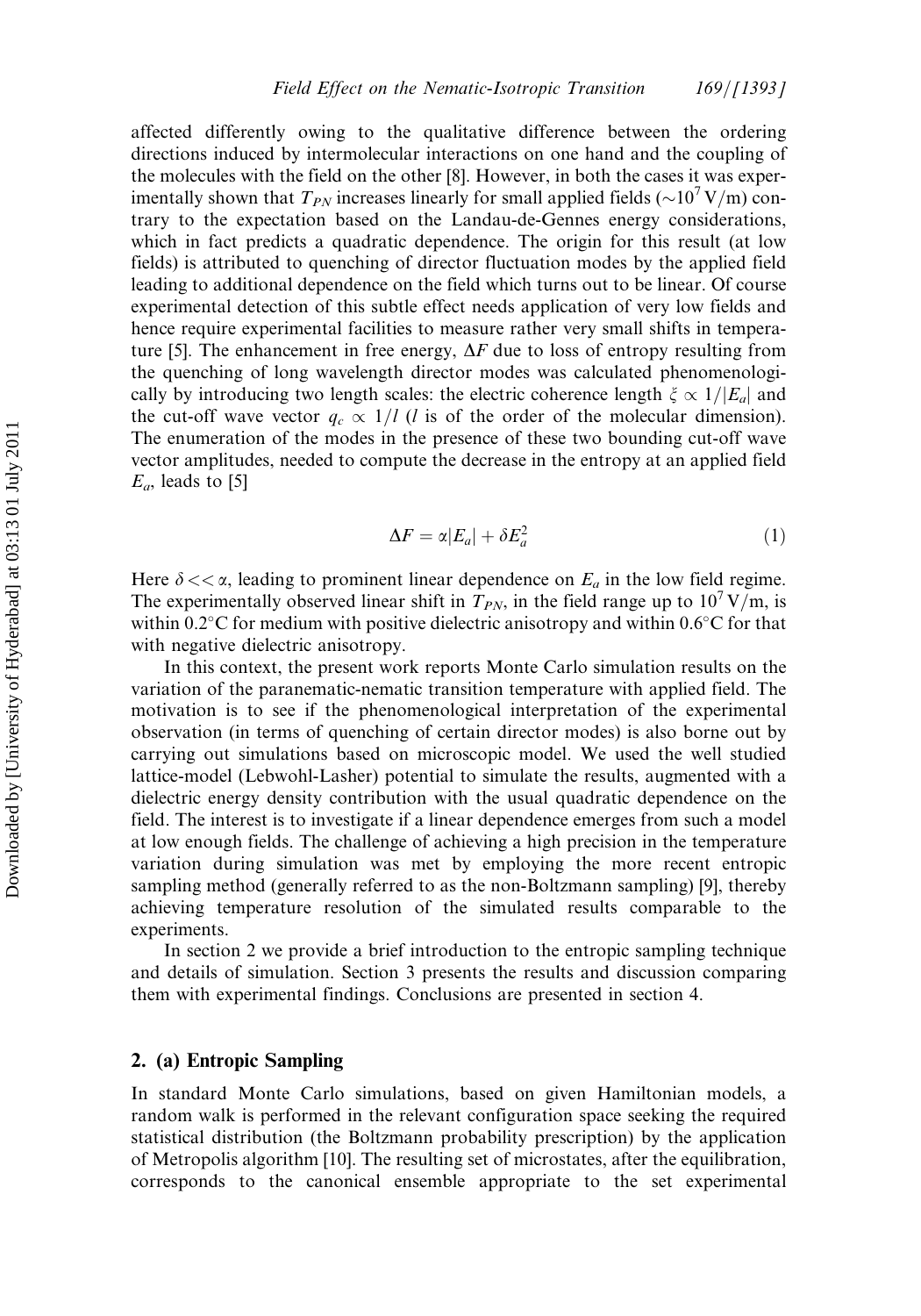conditions, primarily the temperature. This procedure, which is now termed as Boltzmann sampling, is to be repeated for each specific experimental condition and the equilibrium physical properties are averages over the respective ensemble of microstates. More recent sampling methods attempt at achieving very high resolution in temperature, while not needing to carry out separate simulation for each value. Besides, they also address with reasonable success certain non-trivial issues of quasi-ergodicity and critical slowing down, encountered for example near different phase transitions [11–15]. In such cases, a random walk is performed which is uniform with respect to the energy E of the system through a suitable algorithm. While the set of microstates collected during this energy-uniform walk are unphysical from experimental view point, they indeed contain all microstates relevant to the range of temperature of interest. Canonical ensembles appropriate to the desired temperatures are then extracted from the so-called entropic ensemble through reweighting procedure. We employ one such convenient algorithm [9], modified to suit LC systems [16] to construct those entropic ensembles. The crucial step in this procedure is the accurate estimate of the density of states  $g(E)$  of the given system. Wang-Landau algorithm provides a learning procedure to compute  $g(E)$ . An energy-uniform ensemble is then readily obtained by performing a random walk, compensating for the bias in the configuration space due to inherent density distribution of states. The macroscopic value of any physical property, say  $O$ , in thermal equilibrium at temperature T ( $\beta = 1/k_BT$ ), is then computed from the collection of microstates in the entropic ensemble  $\{C_i\}$  by a reweighting procedure as

$$
\langle O \rangle = \frac{\sum_{i=1}^{N} O(C_i) g(E(C_i)) \exp[-\beta E(C_i)]}{\sum_{i=1}^{N} g(E(C_i)) \exp[-\beta E(C_i)]}
$$
(2)

## (B) Model Potential and Simulation Details

In the lattice model used here, a cubic lattice (of length  $L = 20$ ) is considered, imposing periodic boundary conditions to minimize the finite size effects. Each lattice site is occupied by a headless vector (typically representing a small group of uniaxial and apolar liquid crystal molecules), and the interactions among the lattice sites are restricted to only the nearest neighbours. Since the nematic-isotropic transition is primarily connected with the orientational degrees of freedom, one such lattice model (Lebwohl-Lasher) [17] permitting interactions based on the relative orientations of the molecules has been extensively used as it captures the essential features of the N-I transition remarkably well. We use this model for the present work, supplemented by the interaction term (with positive dielectric anisotropy) with the applied electric field. The total energy thus is expressed as

$$
E = -\varepsilon \sum_{\langle ij \rangle} P_2(\cos(\theta_{ij})) - E_a^2 \sum_i P_2(\cos(\theta_i))
$$
 (3)

where  $\varepsilon$  is the nearest neighbor positive coupling constant,  $\theta_{ij}$  is the angle between unit vectors representing the local directors at i<sup>th</sup> and j<sup>th</sup> sites,  $\hat{\theta}_i$  is the angle between the local director at i<sup>th</sup> site and the field direction.  $\varepsilon$  sets the energy scale and the temperature T is specified in reduced units given by  $T = k_B t/\varepsilon$ , where t is the actual sample temperature. Due to the assumed positive dielectric anisotropy of the system, the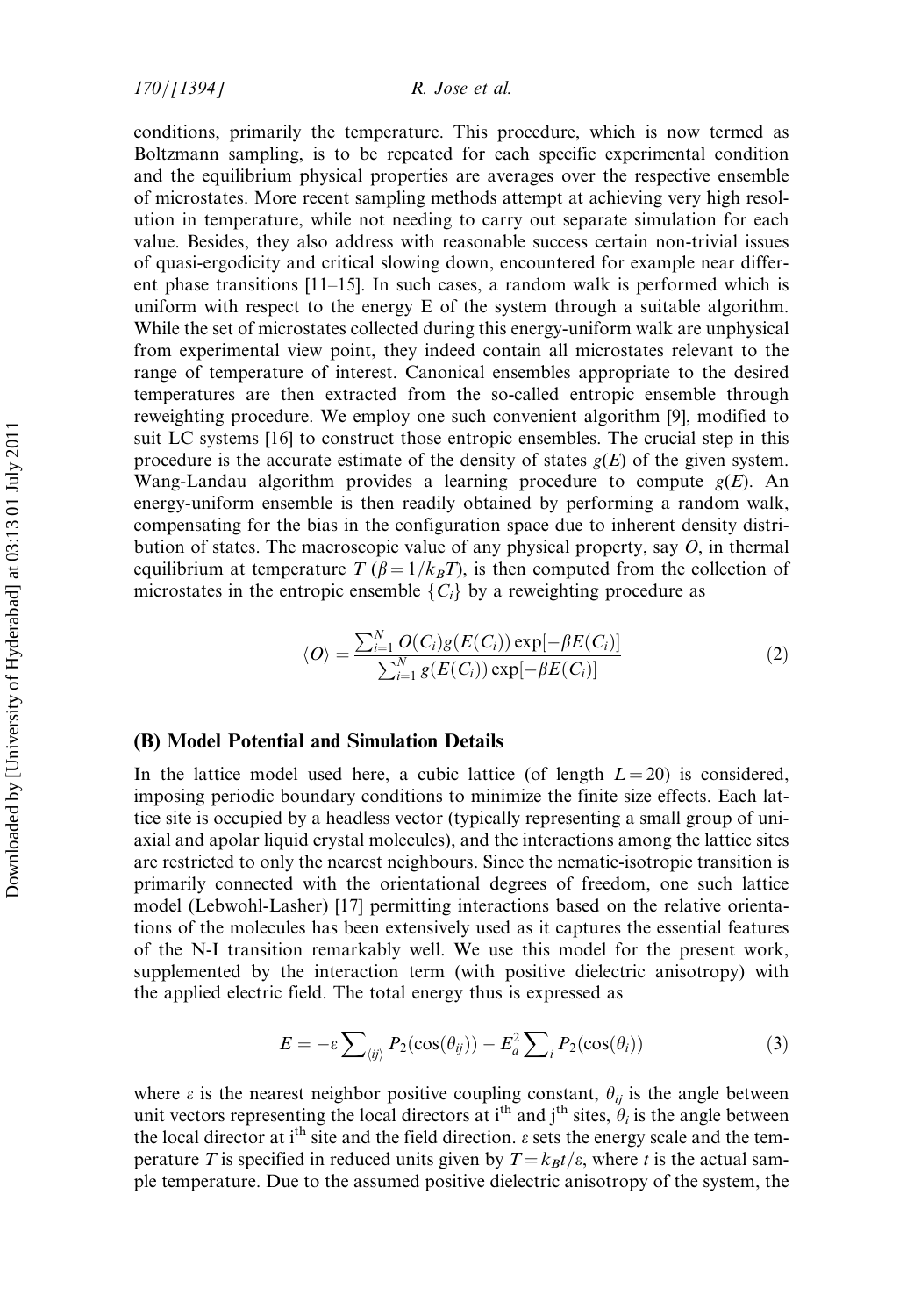applied field favours parallel alignment of the long axes with the field. After obtaining the density of states (DoS) with respect to  $E$  at a given field value as described above, several independent energy-uniform random walks were performed to collect a number of entropic ensembles each consisting of  $3 \times 10^7$  microstates. This was found necessary to improve the statistical quality of the data to meet the experimental conditions. Computation of the different physical quantities, averaged over several canonical ensembles constructed under identical conditions yielded accuracies compatible with the experimental errors in the temperature measurement. Canonical ensembles so extracted have at least  $7 \times 10^5$  microstates near the transition. Transition temperatures are determined from the peak position of specific heat  $C_V$  plotted as a function of temperature at each field value. The  $C_V$  values are computed from the energy fluctuations as

$$
C_V = \frac{1}{K_B T^2} (\langle E^2 \rangle - \langle E \rangle^2)
$$
 (4)

 $T_{PN}$  values obtained from different canonical simulations (at a given T and  $E_a$ ) are averaged so as to yield an error not exceeding  $3 \times 10^{-4}$ .



Figure 1. Simulation results on the liquid crystal system. (a) density of states, (b) energy histogram of the entropic ensemble, (c) temperature variation of equilibrium energy (dashed line) and specific heat (solid line), (d) orientational order (dashed line) and its susceptibility (solid line).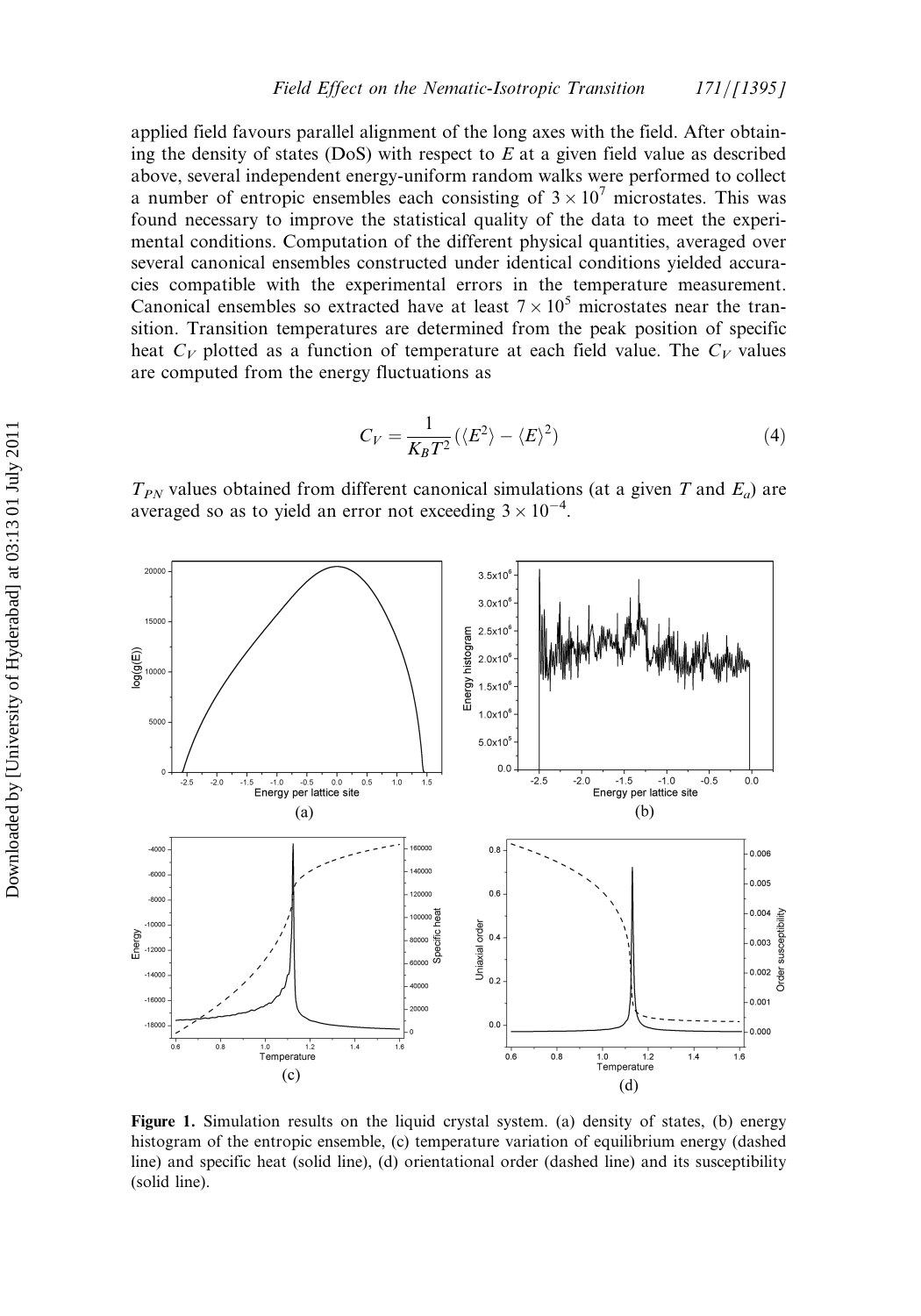### 3. Results and Discussion

The results of Wang-Landau simulation without applied field are shown in Figure 1. Here, (a) and (b) show respectively, the density of states (DoS) with respect to energy, and the histogram recorded while collecting the microstates in the entropic ensemble. The temperature evolution of average energy, specific heat  $C_V$ , average orientational order and its susceptibility  $\chi$  are shown in Figure 1(c) and Figure 1(d). For the temperature resolution achieved, the transition appears quite sharp as seen from the jump in the energy and in the order parameter near  $T_{PN}$ . This is also evident from the sharply peaked  $C_V$  and  $\chi$  profiles.

 $\Delta T_{PN} = T_{PN}(E_a) - T_{PN}(0)$  (i.e., shift in  $T_{PN}$ ) determined from the position of the  $C_V$  peak is shown as a function of  $E_a$  in Figure 2. As may be seen, there are two distinct regions of variation of this shift with field. For low values of the field  $(\leq 0.04$  in arbitrary units), the temperature shift is linear, tending to become quadratically dependent for higher values. As is shown in the inset of the figure, a linear fit seems to be appropriate in the low field region. The higher field regime fits very well to a polynomial in  $E_a$  of order 2, confirming the expected variation from the dielectric energy.

The variation of  $C_V$  with temperature for various fields is shown in Figure 3(a). It is observed that near and above  $E_a \sim 0.15$ , the  $C_V$  peak flattens considerably indicating softening of the transition in the presence of high enough fields. Of course this also makes the determination of the  $T_{PN}$  (at those high values) relatively more prone to errors. In fact in a positive dielectric liquid crystal medium, the trajectory of the transition with field is expected to end in a critical point. Our results are in agreement with reports on a system of 1000 particles wherein the critical value of  $E_a^2$  was



**Figure 2.** Variation of  $\Delta T_{PN}$  with field (solid line is a linear fit and dashed line is a quadratic fit to the data in the low and high field regimes respectively). The inset focuses on the variation in the low field regime.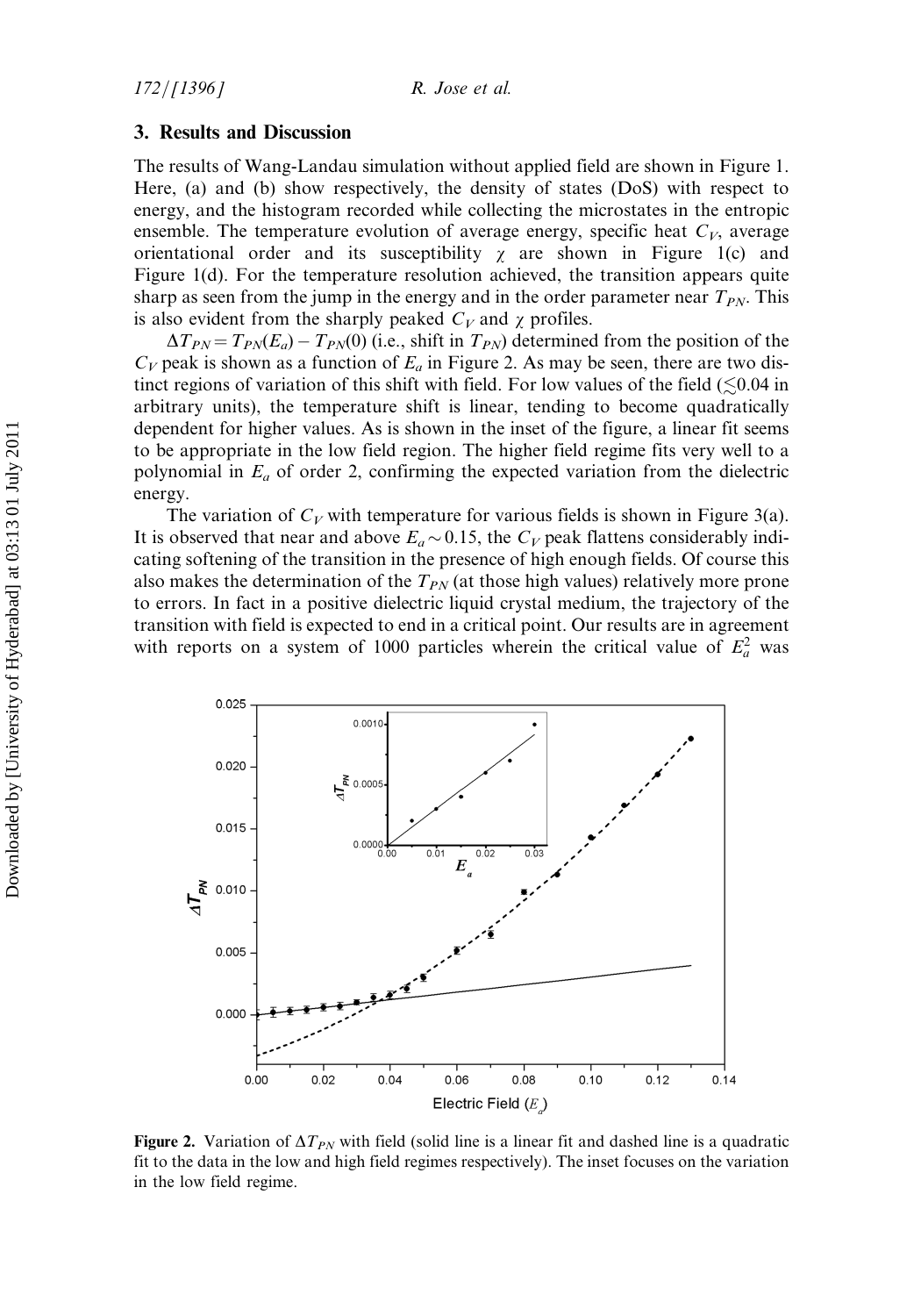

Figure 3. (a) Temperature variation of specific heat at various fields. (b) Variation of the widths of nematic susceptibility (FWHM) with applied field. (Figure appears in color online.)

 $0.06$ 

Electric field  $(b)$ 

 $0.08$ 

 $0.10$ 

 $0.12$ 

 $0.04$ 

reported to be well below 0.2 [6]. The softening of the transition with increase of applied field is also seen from the variation of the width i.e., full width at half maximum (FWHM) of the nematic susceptibility (computed from reweighting

Specific heat

FWHM of nematic order susceptibility

0.005

 $0.00$ 

 $0.02$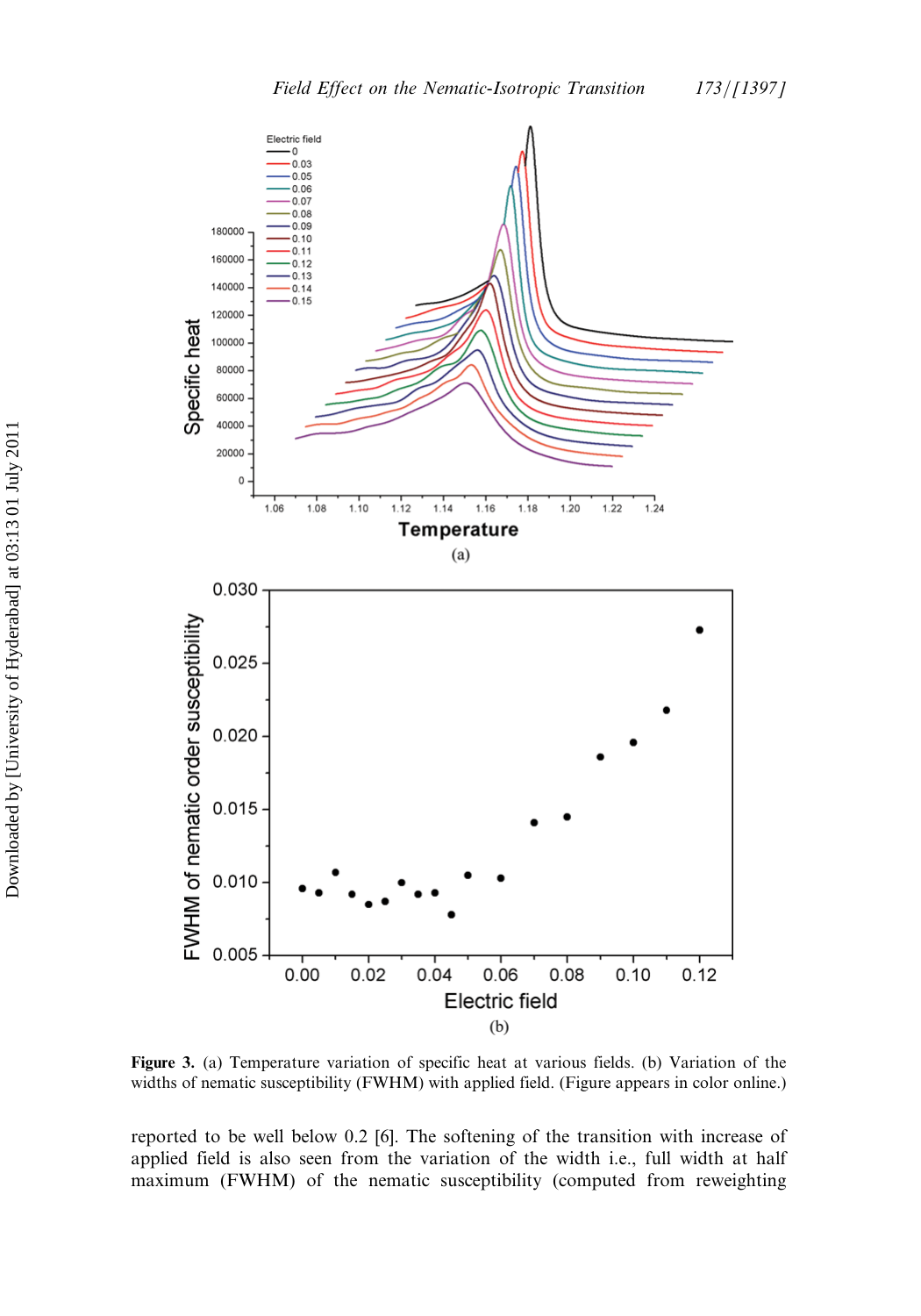

Figure 4. Energy per lattice site (solid circles) and the corresponding representative entropy (open triangles) versus applied field at  $T = 1.1239$  (just below  $T_{PN}(E_a = 0)$ ).

results of a single entropic ensemble) and is shown in Figure 3(b). This width remains almost constant in the lower field regime (consistent with linear temperature shift) and increases for the higher field values. This seems to indicate that the thermally driven fluctuations in the order near the PN transition are effectively quenched at the lower values of  $E_a$ .

The field dependence of energy at a temperature just below the PN transition is shown in Figure 4 (solid circles). The corresponding values of entropy computed from the DoS data i.e.,  $log(g(E))$  is also shown in this figure (open triangles). It may be noted that the values of the entropy shown are representative being accurate to within an additive constant, and are obtained by appropriate normalization of DoS over the chosen energy range. It is remarkable that despite the quadratic dependence of the energy on the applied field introduced through the Hamiltonian, the macroscopic energy and consequently the associated entropy, show striking linear behaviour at low fields conforming both the experimental observations, as well as lending support to the phenomenological view point of partial quenching of director modes over a length scale determined by the interplay of the applied field strength and the elastic constant.

## 3. Conclusion

We determine the shift in the paranematic-nematic transition temperature due to the application of an electric field in a liquid crystal system with positive dielectric anisotropy. We used recent Monte Carlo simulation methods which permits high accuracy and resolution in computing the phase transition temperatures. Our results agree with the experimental observation of the linear temperature shift at the very low fields. Further, the observed variation of energy and the representative entropy, with applied field, also exhibit a linear behavior in the corresponding field regime thus lending support to the phenomenological interpretation of the observed data in terms of partial quenching of director modes in the presence of applied fields.